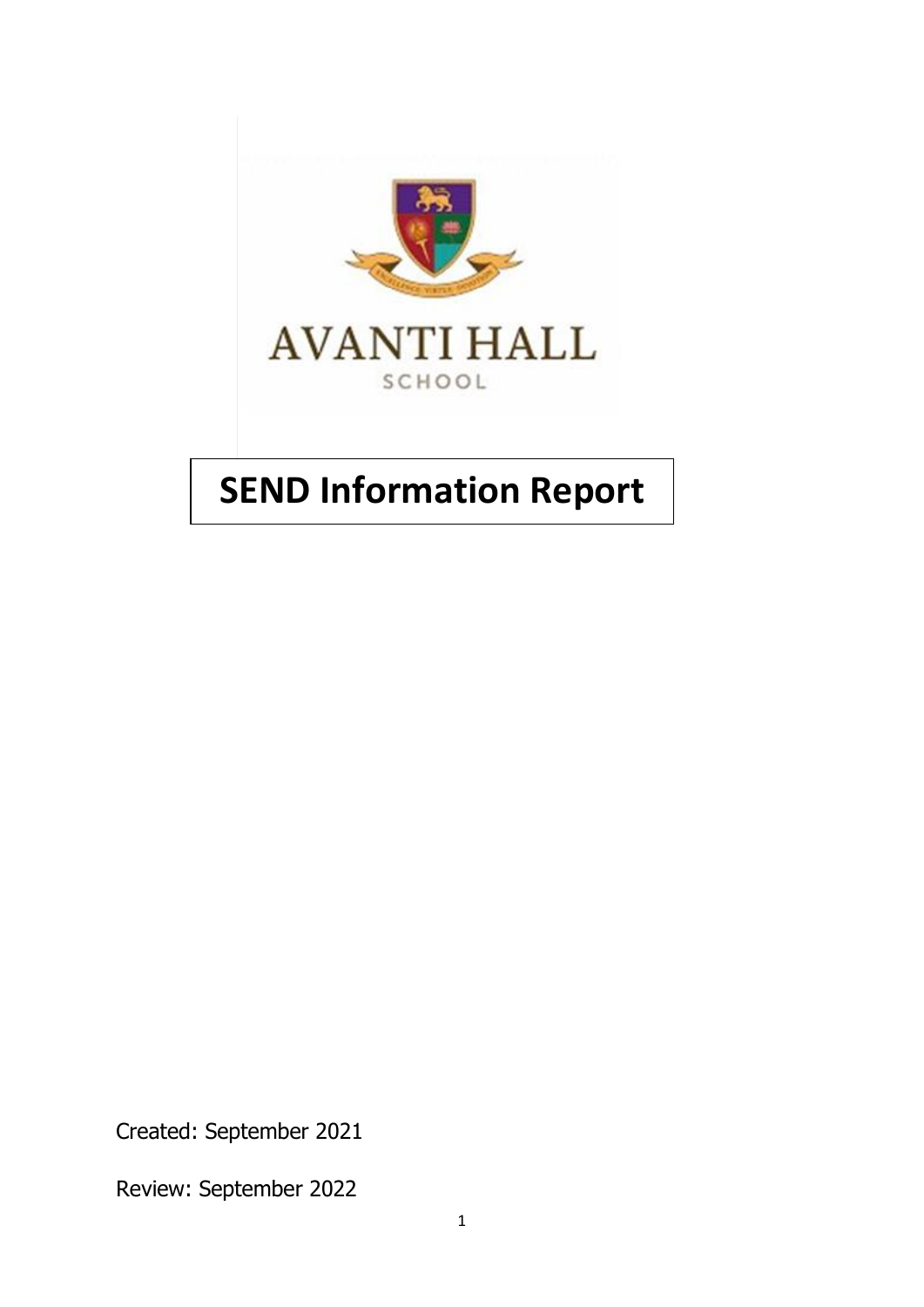

# **Special Educational Needs and Disabilities (SEND) Information Report 2021 - 2022**

Avanti Hall is an Academy and part of the Avanti Schools Trust. We deliver an educational journey from the age of 4 to 16 that promotes each child's development, both academically and pastorally, to ensure confidence and ambition. We are fully inclusive and believe that every child, regardless of any Special Educational Needs and/or Disabilities (SEND), should be given the opportunity to reach their full potential and be supported to access the whole of the curriculum on offer, in accordance with the 2014 SEND Code of Practice. Our philosophy is that education should provide each and every pupil with the core skills needed to achieve academic excellence through a diverse and rich programme of study that has holistic development at its core. We ensure that our Admissions Policy does not discriminate against children who have been identified with a Special Educational Need or Disability.

#### **Definition**

The SEND Code of Practice (1.xiii-xiv) defines SEND as:

*A child or young person has SEN if they have a learning difficulty or disability which calls for special educational provision to be made for him or her.*

A child of compulsory school age or a young person has a learning difficulty or disability if he or she:

- has a significantly greater difficulty in learning than the majority of others of the same age, or
- has a disability which prevents or hinders him or her from making use of facilities of a kind generally provided for others of the same age in mainstream schools or mainstream post-16 institutions.

#### **Legislation and Guidance**

This Information Report is based on the statutory [Special Educational Needs and Disability \(SEND\) Code of](about:blank)  [Practice](about:blank) and the following legislation: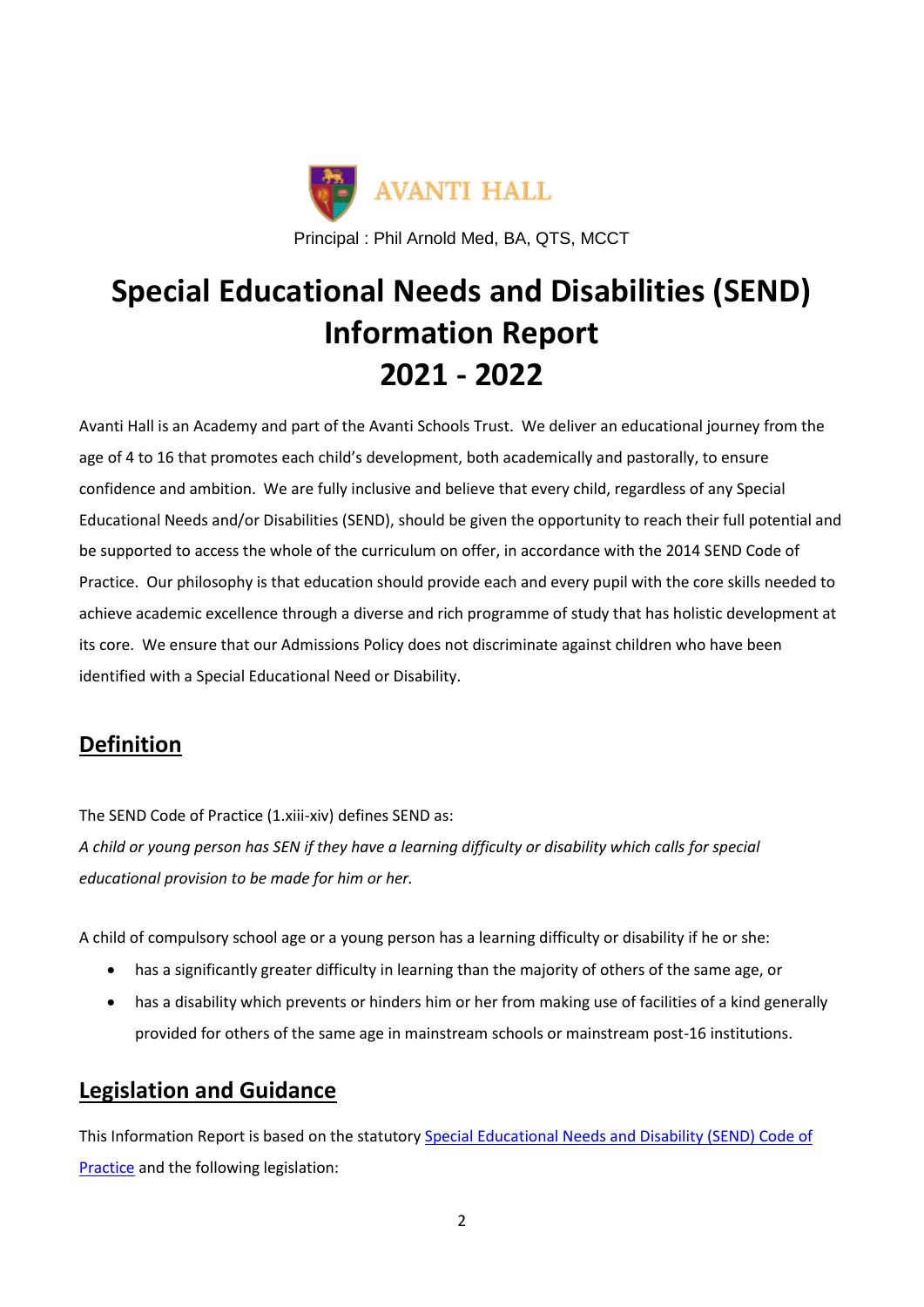- [Part 3 of the Children and Families Act 2014](about:blank), which sets out schools' responsibilities for pupils with SEN and disabilities
- [The Special Educational Needs and Disability Regulations 2014](about:blank), which set out schools' responsibilities for education, health and care (EHC) plans, SEN co-ordinators (SENCOs) and the SEN information report

In Devon, this forms part of a Local Offer (LO) and details about our SEND provision, and that of other schools and agency provisions, will be found under a dedicated Local Offer website found [here.](about:blank)



#### **1.What are the kinds of SEN that are provided for at Avanti Hall?**

The Code of Practice refers to four broad areas in which your child's needs may fall. However, these are not definitive categories in which to 'place' children. These areas are:

- o Cognition and Learning needs, for example, dyslexia
- o Communication and Interaction needs, for example, Autistic Spectrum Disorder and speech and language differences
- $\circ$  Sensory and Physical needs, for example, hearing difficulties and sensory processing differences
- $\circ$  Social, Emotional and Mental Health needs, for example, attention deficit hyperactivity disorder (ADHD)

#### **2.How do we identify pupils with SEN and assess their needs?**

We identify pupils and assess their needs by;

- Listening to your views and concerns.
- Listening to your child's views and concerns.
- Making regular assessments of children.
- Feedback from staff.
- Reviewing intervention impact.
- Monitoring children's emotional, social and mental-health well-being.
- Information from external agencies, for example Paediatricians and the Speech and Language Service.
- Monitoring pupils' progress in comparison to peers locally and nationally.

#### **What should you do if you are concerned your child may have a special educational need?**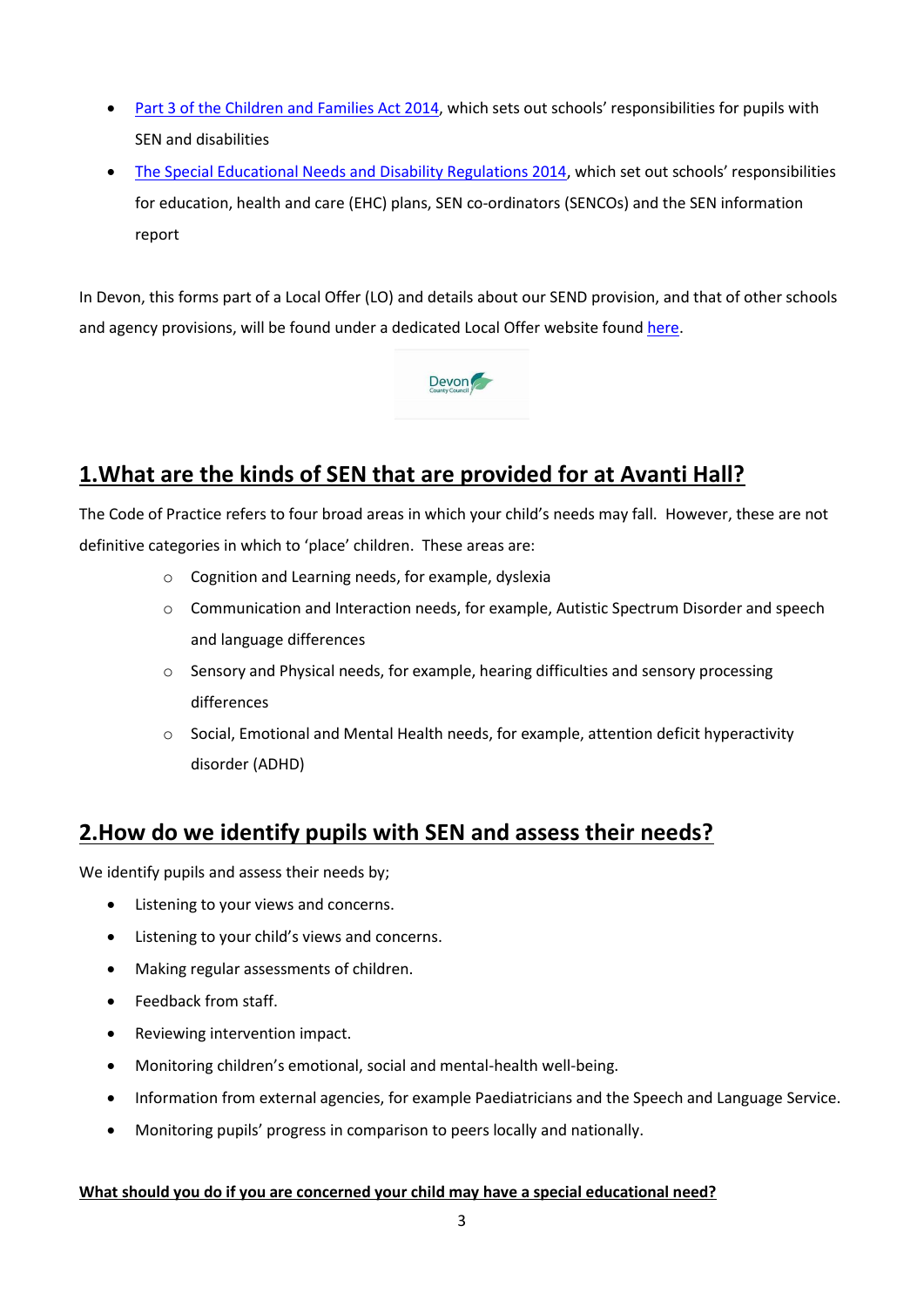If you are concerned that your child may have a special educational need (SEN) then we recommend that you first speak to your child's class teacher or tutor. They will then refer to the Special Educational Needs Coordinator (SENDCo) to discuss your child's provision in detail. The SENDCo is also available if you want to discuss your child's needs further.

#### **3.How will your child be supported and how will we help you to support**

#### **your child?**

When deciding whether special educational provision is required we will:

- Look at what we expect your child to achieve, this is not just focussed on academic progress and attainment
- Gather the views of your child
- Gather the views of the parent
- Gather the views of teachers and other professionals

We will then use this information to determine the support that is needed and whether we can provide it by adapting our core offer, or whether something different or additional is needed.

- Class Overviews Each class has an Overview of additional needs, differences and pastoral information which let all staff know how best to support the pupils.
- Pen Portraits for some of our pupils who have more complex additional needs or differences, we create a Pen Portrait. This is a short document created by the school but with you and your child's input. The profile includes not only information about how we feel your child is best supported but also your view and the child's views on this and their aspirations. We also include information and strategies from external agencies and professionals such as Educational Psychologists.
- All teachers differentiate the curriculum to enable access for your child.
- Classroom environments are adapted to enable children to be independent in helping themselves but also in subtle ways such as visual timetables so that every child knows what is happening throughout the days.
- Some children access interventions run both within and outside of the classroom.
- We also offer support through our Safeguarding and Pastoral Team.

It is an expectation that all children will have the opportunity, resources and support to reach their academic potential.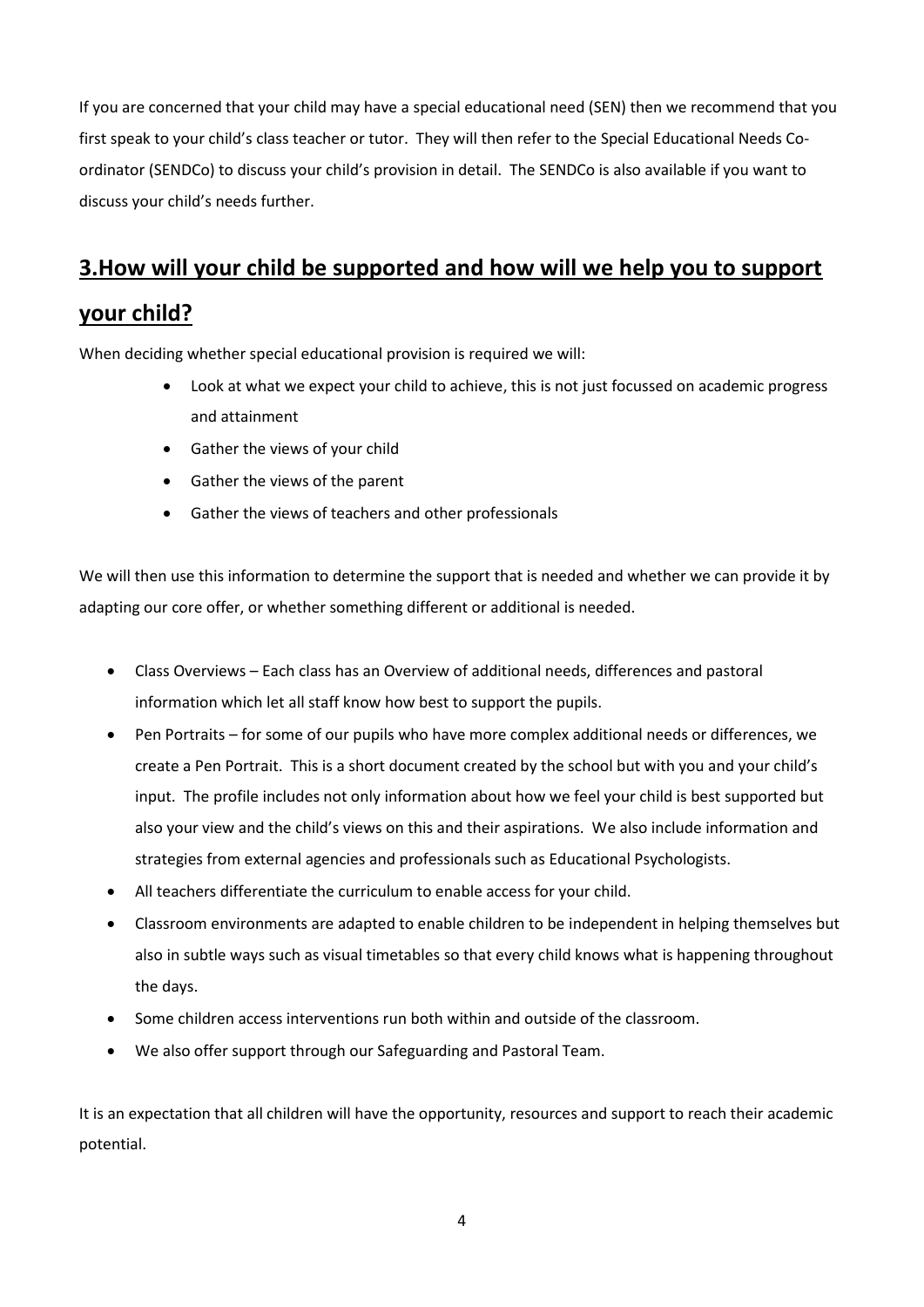We do not offer a 'one size fits all' 'solution' to children with SEND as every child is an individual and we do not allow SEND to be an excuse for not doing well at school.

### **4.How do we support pupils moving between phases and preparing for**

#### **adulthood?**

- Before children move into their new classes in September, they have the opportunity to meet their new teachers and to experience some time in the new class.
- Transition between Year 6 and Year 7 will be the same, regardless of whether they have come from the Lower School at Avanti Hall School or if they have come from other primary schools. All students will have a transition day which is a taster day in Upper School, meeting their form tutor for the following academic year and following a bespoke timetable. This is an opportunity to understand the differences of Upper School and to meet their new forms and teachers before the new year begins. For vulnerable or students with more complex needs, the school offers an additional enhanced transition day where students meet the pastoral and SEND support team, ensuring that they feel comfortable with extra support.
- In Upper School, where possible form tutors will remain with their forms throughout Years 7 to 11, ensuring students will have pastoral consistency throughout their remaining five years at the school.
- Transitioning to new schools in the academic year if your child is moving to or from a new school within the school year then we will share information with the school, college or other setting the pupil is moving to.

#### **5.What is our approach to teaching pupils with SEN?**

Teachers are responsible and accountable for the progress and development of all the pupils in their class. High quality teaching is out first step in responding to pupils who have SEN. This will be differentiated for individual pupils.

In our Primary classes, Learning Support Assistants support in class both generally and with interventions. We also have a number of Specialist Teaching Assistants (SSTAs) who support pupils across the primary and secondary classes. The SSTAs support in class and with interventions such as:

- speech and language
- phonics
- social skills groups
- motor skills
- pre-teaching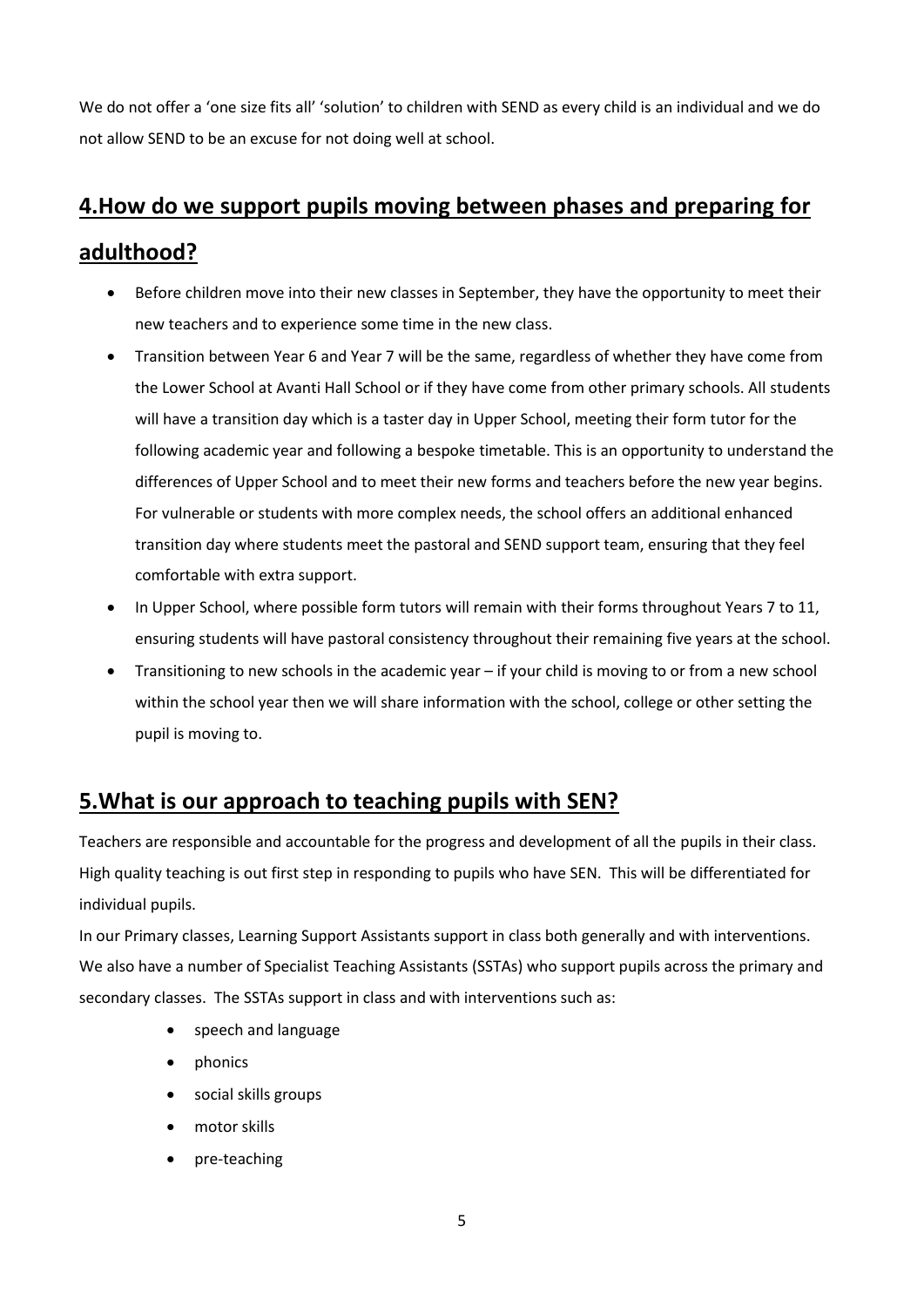#### **6.How accessible is the school environment and curriculum?**

- All primary classes are on the ground floor level.
- In the secondary building children can access the first floor by stairs or lift.
- Toilets have disability access in all areas.
- Parking bays for disability 'Blue badge' holders outside of the school.
- We receive advice and support through the Devon Ethnic Minority and Traveller Achievement Support (EMTAS) service. The service is also able to support families whose first spoken language is not English.
- We use Personal Emergency Evacuation Plans (PEEP) to support pupils who may have a physical or language difficulty, to leave the school buildings and / or area in case of an emergency.
- Our Accessibility Plan is committed to providing an accessible environment.

#### **7.How accessible is the curriculum?**

We make the following adaptions to ensure all pupils' needs are met:

- Differentiated curriculum to ensure all pupils can access it, for example, by grouping, 1:1 work, differentiated teaching style and content of the lesson.
- Adapted resources and staffing.
- Using recommended aids such as laptops, coloured overlays, visual timetables and larger font.
- Differentiated teaching, for example, giving longer processing times, pre-teaching vocabulary and reading instructions aloud.

We enable children with SEND to access extra-curricular activities by:

- Including parents in any relevant discussions about your child
- We include additional adult support
- We follow advice from other professional and / or advisory service
- Completing risk assessments
- Encouraging all pupils to attend residential trips
- Encouraging and monitoring the attendance of SEND pupils to after-school clubs
- All pupils are expected, encouraged and supported to take part in sports days, focus days, etc
- No pupil is excluded from taking part in these activities because of their SEN or disability.

#### **8.What specialist services are available at or are accessed by the school?**

At Avanti Hall, our Safeguarding and Welfare Team work closely with the SEND Team.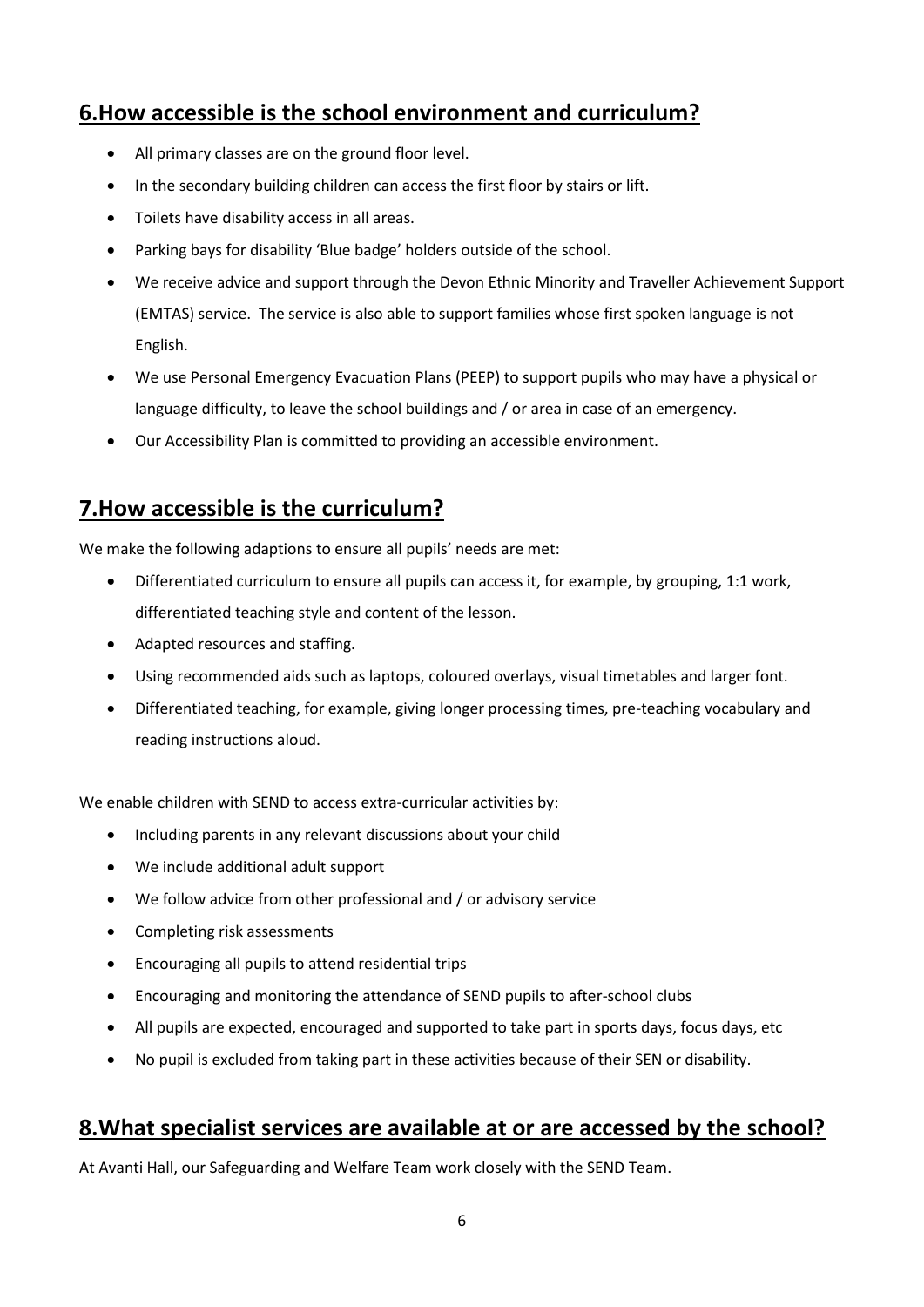- Billy Lee is Assistant Principal and our Designated Safeguarding Lead (DSL)
- Sara Jarman is the Deputy Designated Safeguarding Lead (DDSL) and Welfare Officer, she is also out Mental First Aider
- Nicola Rogers is Assistant Principal and SEND / Inclusion Lead
- Beth Drew is the Assistant SENDCo

All our teachers hold Qualified Teacher Status as do a number of a support staff. A list of qualifications can be found on our website or by clicking [here.](about:blank)

We access a number of specialist services to support the school, its pupils and their families. These include:

- Speech and Language Therapy
- Ethnic Minority and Traveller Achievement Services
- Child and Adolescent Mental Health Services (CAMHS)
- **•** Educational Psychology Service
- School nurse
- Counselling services
- Hearing Impairment and Visual Impairment Teams
- Social Services

#### **9.What training and expertise do staff have in supporting children with**

#### **SEND?**

Nicola Rogers is the Assistant Principal for SEND and Inclusion. She is a qualified SENDCo had has obtained her Postgraduate Certificate in Vulnerable Learners and Inclusion. As well as being a qualified teacher she has worked as SENDCo and Inclusion Lead for over ten years. Nicola also holds a Postgraduate Certificate in Autistic Spectrum Disorders and Social Communication Difficulties.

Beth Drew is a qualified teacher and the Assistant SENDCo.

We have a team of Learning Support Assistants and Specialist Teaching Assistants who are trained to deliver SEND provision. You can view their qualifications [here.](about:blank)

Staff have accessed training in the following areas:

- Safeguarding
- Prevent
- Social and Communication Difficulties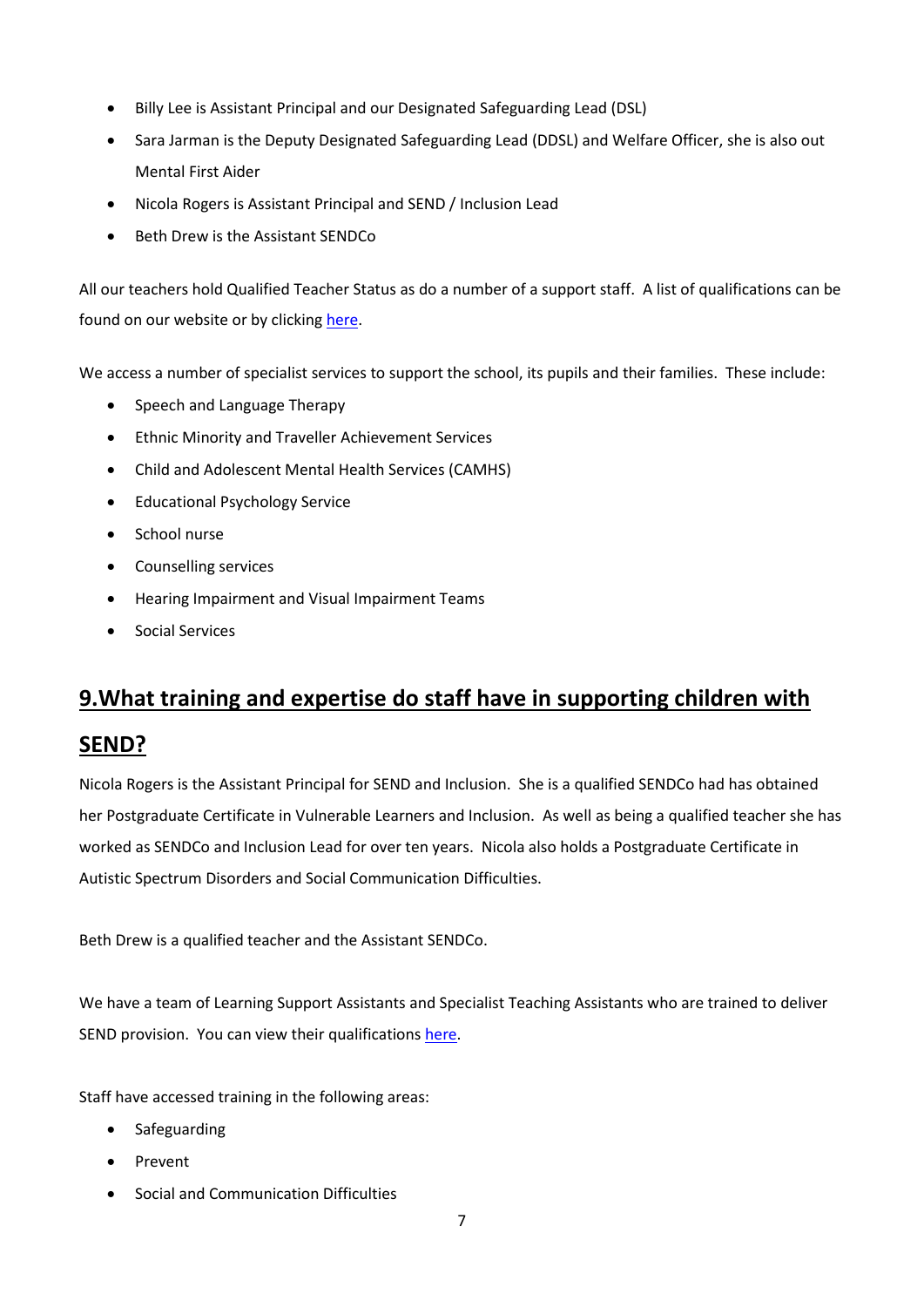- Restorative Practice
- Attachment difficulties

#### **10.How do we evaluate our provision?**

Children's progress is continually monitored by class teachers. Their progress is reviewed formally through four assessments cycles per year. In Early Years pupils have an individualised Learning Journal to share their progress through the Early Learning Goals. We evaluate the effectiveness of provision for pupils with SEND by:

- Monitoring progress through four assessment cycles a year
- Observations
- Feedback from parents and staff
- Pupil questionnaires
- Reviewing the impact of interventions which run for set amount of times
- Using Provision Mapping and IEPs
- Reviewing pupil's individual progress towards their goals
- Holding Annual Reviews for pupils with Education Health Care Plans (EHCPs)
- Parents are also updated during parents evening. Parents are made aware of the National expectations in relation to their child's development at meetings and on the annual report which shows levels of attainment and targets for all children.
- Homework is differentiated considering your child's needs and is monitored by the SENDCo and subject leads.

## **11.How do we support the emotional and social development of pupils with SEND?**

Our children's well-being is of paramount importance to us and we strive to offer excellent pastoral support for pupils and their families. Our welfare team work closely with the SEND Team in providing support for pupils and their families. We also work with outside agencies and professionals to support our pupils and families, such as the Early Help Team.

Throughout the school, PSHE and RSE is delivered through assembly, tutor time and in PRE sessions. Assemblies follow a pastoral theme and form times have a PSHE form tutor session each week which cover the statutory Relationships Education, RSE and Health Education guidance. Pupils also have one hour a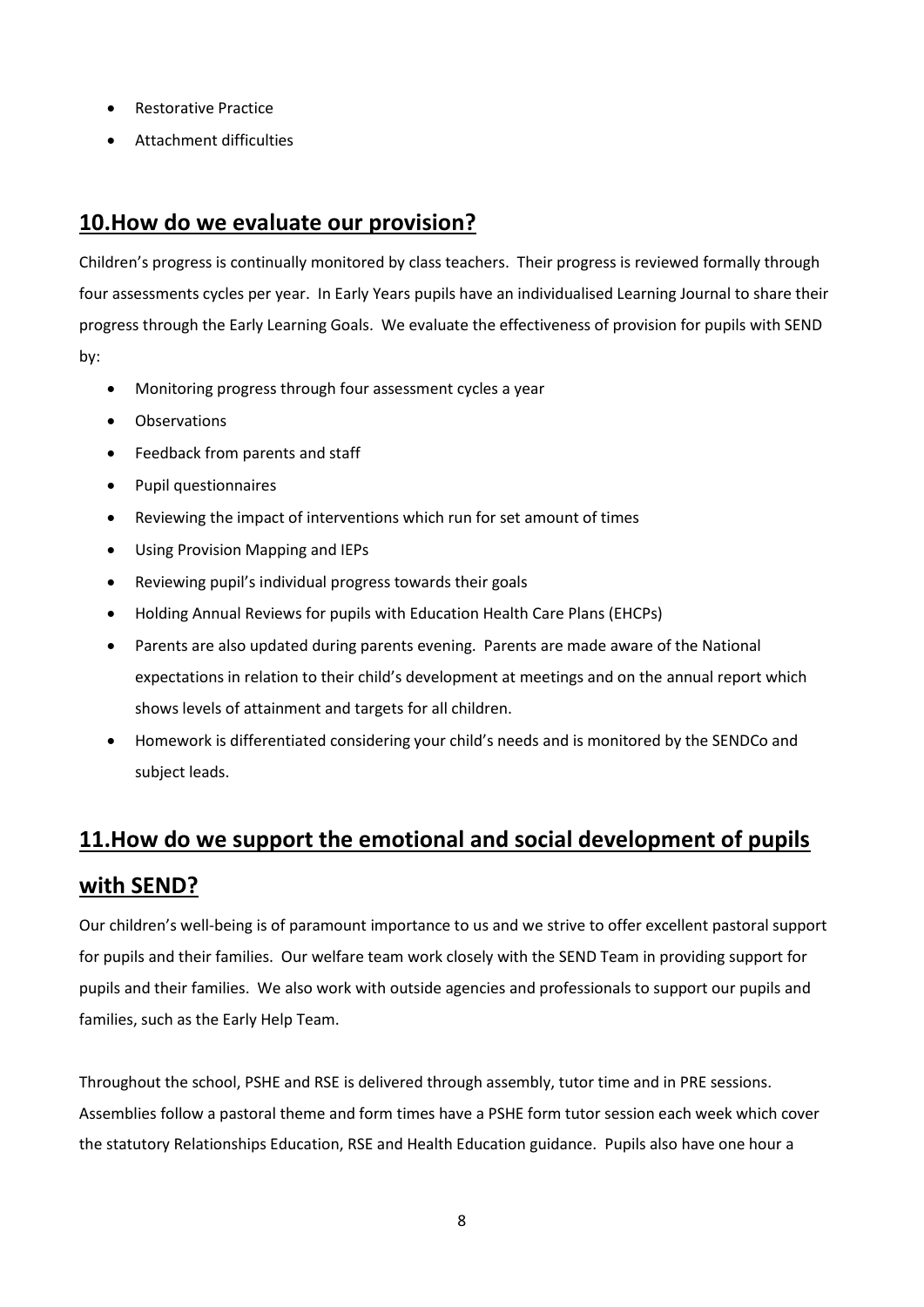fortnight scheduled into their timetables. Our children learn about important themes of relationships, living in the wider world and health & wellbeing at age-appropriate levels.

We have the highest expectations of all pupils so that their achievement academically, creatively, personally and socially is the highest it can be. We aim to prepare all pupils for their respective life-journey so all become confident, kind, caring global citizens who develop a love of learning. We are committed to character formation developed by a curriculum that challenges pupils to reflect and think for themselves. We will provide a warm and welcoming environment for all children through positive and uplifting experiences.

Our [Behaviour Framework](about:blank) and [Anti-Bullying Policy](about:blank) are based on the belief that all pupils have the right to learn in a secure, safe and stimulating environment. Avant Hall School acknowledges its legal duties under the Equality Act 2010, in respect of safeguarding and in respect of pupils with Special Educational Needs. These policies aim to develop an acceptance of responsibility for their own behaviour, in all pupils. They also identify ways in which we endeavour to remove barriers to learning and promote self-reliance and independence.

### **12.What do I do if I am not happy with the provision for my child with SEND?**

There are times when parents may disagree or oppose the view held by the school about a child. If you wish to do so, then the first person we recommend you speak to is your child's class teacher or tutor. If this proves unsuccessful then the matter can be referred to the Senior Leadership Team (Assistant Principals or Principal). You can refer to the Trust's Complaints Procedure document [here.](about:blank) Finally, the complaint can be taken to the Local Authority.

The parents of pupils with disabilities also have the right to make disability discrimination claims to the first tier SEND tribunal if they believe that our school has discriminated against their children. They can make a claim about alleged discrimination regarding:

- Exclusions
- Provision of education and associated services
- Making reasonable adjustments, including the provision of auxiliary aids and services.

#### **13.Who can I contact for more information?**

Mrs Nicola Rogers – Assistant Head for SEN and Inclusion – [nicola.rogers@avanti.org.uk](about:blank) Miss Beth Drew - Assistant SENDCo - [beth.drew@avanti.org.uk](about:blank)